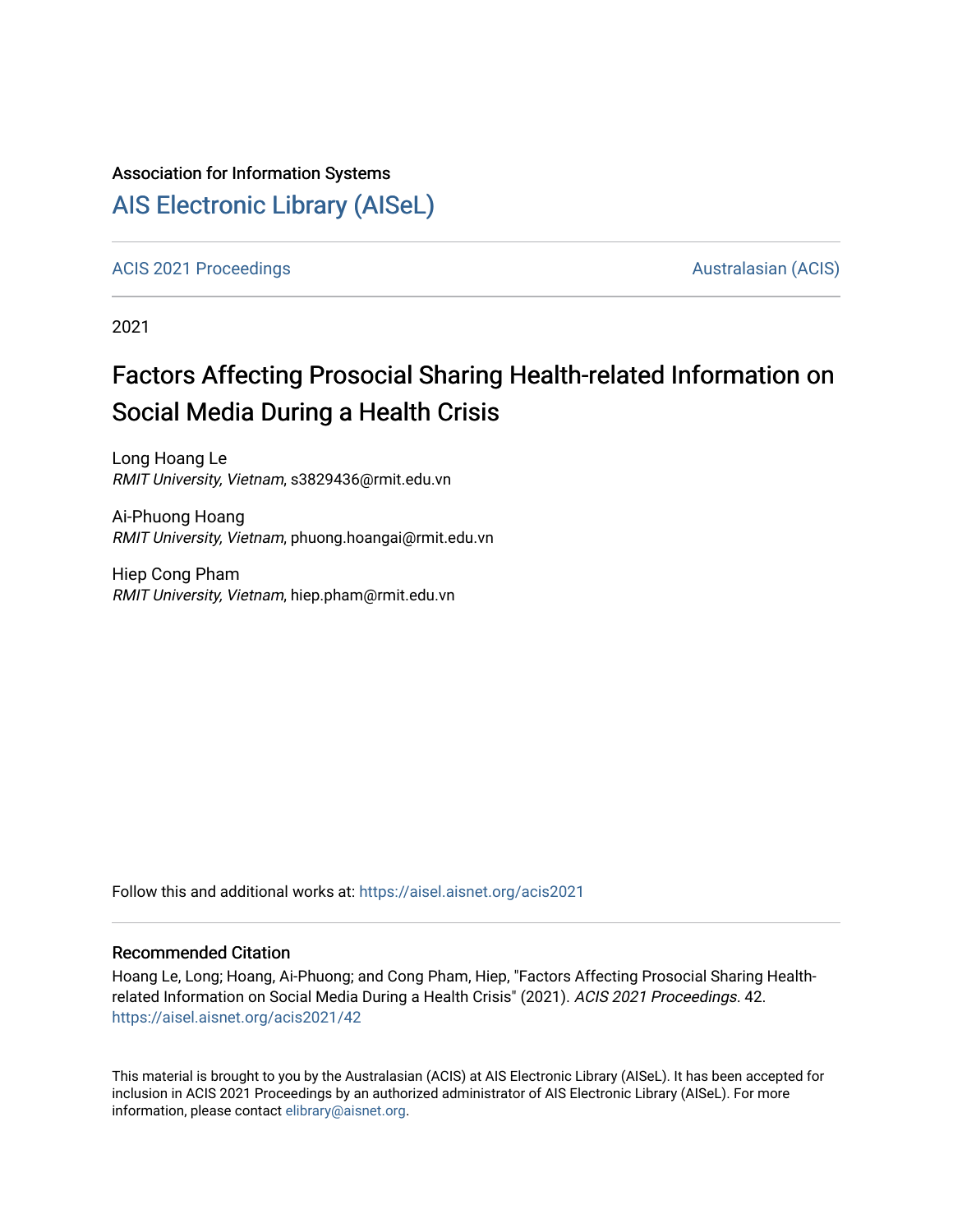## **Factors affecting prosocial sharing health-related information on social media during a health crisis**

### **Full research paper**

### **Long Hoang Le**

School of Business and Management RMIT Vietnam Ho Chi Minh City, Vietnam Email: s3829436@rmit.edu.vn

### **Ai-Phuong Hoang**

School of Business and Management RMIT Vietnam Ho Chi Minh City, Vietnam Email: phuong.hoangai@rmit.edu.vn

### **Hiep Cong Pham**

School of Business and Management RMIT Vietnam Ho Chi Minh City, Vietnam Email: hiep.pham@rmit.edu.vn

## **Abstract**

During a health crisis, prosocial sharing of health-related information (HRI) on social media can help to deliver early warnings about new diseases, raise social awareness, exchange support, and spread health policies. Current literature has mainly focused on the factors of general sharing of HRI under normal conditions but neglected those motivations under the health crisis context. This research aims to investigate factors that influence online users' prosocial sharing of HRI during a health crisis. To obtain the objective, this study developed a dual helping-protecting motivation model from the fear appeal model and social exchange theory. The partial least squares analysis, carried out on the surveyed data of 326 participants, revealed that Prosocial sharing is affected by protecting factors (i.e., sharing efficacy, response efficacy) and helping factors (i.e., reciprocity expectation). Additionally, both perceived health risk and perceived information quality risk were found to influence the sharing intention via motivational factors.

**Keywords** Prosocial sharing, health-related information, health problems, information quality problems, health crisis.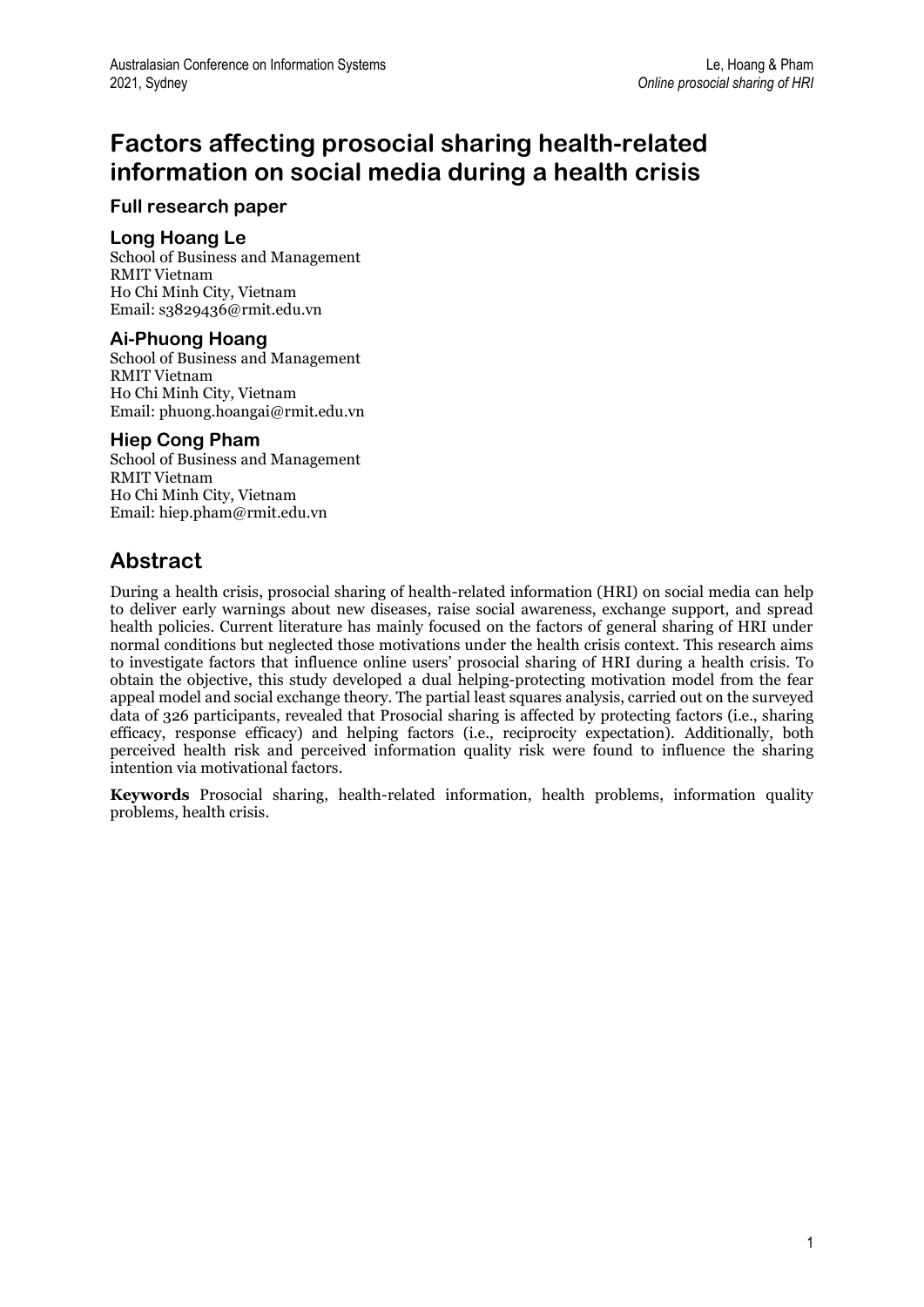## **1 Introduction**

A health crisis has normally been accompanied by two types of problems, including health-related problems (e.g., physical illness and mental health issues) and information-related problems (e.g., information overload, information uncertainty, and misinformation), in correspondence with the statement of the Director-General of the World Health Organisation, Tedros Adhanom Ghebreyesus: "We're not just fighting an epidemic; we're fighting an infodemic" (World Health Organization 2020). Sharing health-related information (HRI) on social media can either reduce or inflame the problems. Sharing messages about a health promotion campaign on social media can help to enhance people's awareness about the disease, address the problems of low health literacy, and connect people with similar health concerns (Berry et al. 2017; Kye et al. 2019). Besides the direct effects on users' health treatment and health literacy, sharing HRI on social media can provide further merits, for example, creating discussion and maintaining social relationships (Kaufmann and Buckner 2014). Especially, during the recent health crisis (i.e., Covid-19) when forced social isolation policy was implemented in many countries, social media become the popular way to keep communication and address psychological issues.

However, given the above undeniable advantages, sharing HRI on social media can cause several problems. Specifically, sharing misinformation about health might cause negative effects on both individuals and society. For example, the transmission of health treatment misinformation could lead to the wrong decision of parents and even children's deaths, and a financial loss for society (Chen et al. 2018). During a health crisis, when demand for information increases significantly, sharing HRI on social media also soars. Social media and Internet usage can translate a health crisis into a hot social crisis, which is spread publicly and rapidly across communities (Kilgo et al. 2018). In a worsening situation, social media and other interactive online can fuel the information problems by transmitting misinformation and negative emotion (e.g., Chen et al. 2018). Sharing misinformation, or even sharing information "without much thought" (Marin 2021) might cause problems of a health crisis to be more serious. Meanwhile, only prosocial sharing HRI, or sharing with information verification and for community benefits, can help to reduce the problems.

Several knowledge gaps can be identified from the current literature on the online sharing of HRI. First, current literature did not differentiate the domains of sharing behavior, for example, "sharing without much thought" (Marin 2021) with "prosocial sharing" behavior. This non-differentiation leads to a consequence of little research attempt on prosocial sharing behavior. Second, during a health crisis, both disease problems (or health-related problems) and information problems emerged dramatically, which typically cause fear among the community (Usher et al. 2020). With the belief that prosocial sharing can help to reduce these issues, online users are likely to share extensive information on social media. Nevertheless, current literature did not consider fear-aroused motivational factors when examining the motivations for sharing HRI. Finally, there is a lack of a coherent theoretical framework that helps to justify this behavior during a health crisis. Specifically, the majority of past studies focused on the HRI sharing under the lens of social exchange theory, which can be appropriate to justify the sharing behavior in the normal routines but less effective in explaining the sharing behavior during a health crisis.

This research dedicates to fulfill the above knowledge gaps by identifying the relationships between health- and information-related risks, motivational factors, and Prosocial sharing of HRI on social media in the health crisis context. Specifically, this study addresses two research questions as follows: (1) What factors motivate online users' Prosocial sharing of HRI on social media during a health crisis?, and (2) How are the relationships between health- and information-related risks, motivational factors, and prosocial sharing?

## **2 Literature review**

## **2.1 Prosocial sharing of health-related information on social media**

Sharing health information refers to "a voluntary action whereby individuals exchange unvarnished health-related news or their own experiences with others who have information needs" (Kye et al. 2019, p. 183). Information sharing can be considered as one of several main activities in information behavior, which includes information seeking, information use, information exchange, and information transfer (Wilson 1999). Since the establishment of Web 2.0 technology, HRI exchange on social media (i.e., seeking and sharing activities) has evolved rapidly and attracted considerable interest among researchers (Lin and Chang 2018). Sharing of HRI can be a prosocial sharing behavior, which relates to a sharing action with information verifying effort from senders. In other words, online users will add their value and judgment, and be responsible for the information provided during the sharing process.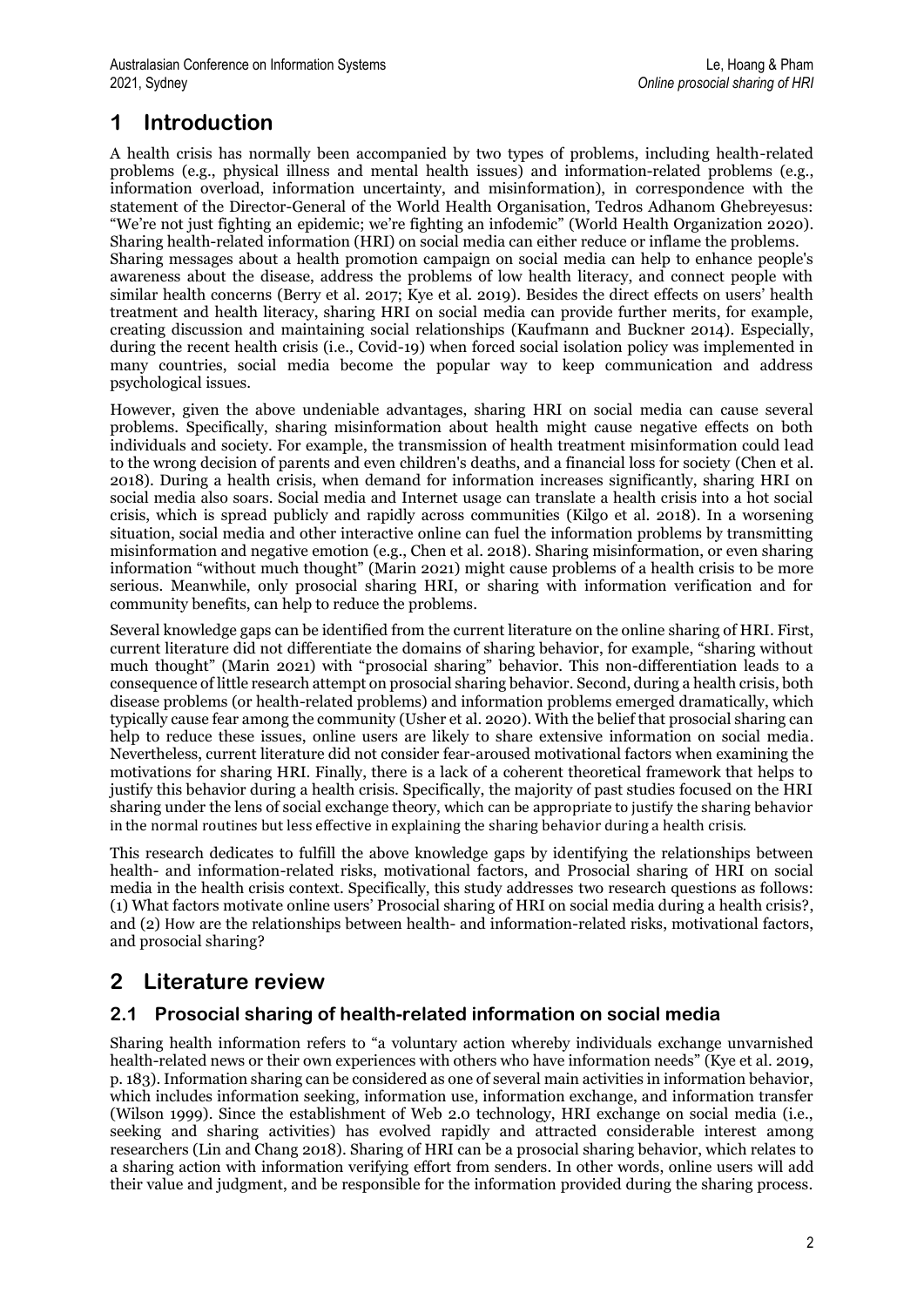Online users might prosocially share HRI via social media for community benefits, which included raising awareness about health issues (Berry et al. 2017; Chung 2017), starting communication, and providing support (Berry et al. 2017; Kaufmann and Buckner 2014). While sharing of health-related misinformation and/or rumors has been investigated in the literature, responsible sharing, which can provide merits to the online community and reduce the likelihood of misinformation, has not been understood comprehensively yet.

This study focuses on responsible sharing of HRI, as an activity of online social behavior – which covered three main domains as online donation, online sharing, and online comfort (Leng et al. 2020; Sproull 2011). Online prosocial behavior, extended from face-to-face prosocial behavior (Wright and Li 2011), refers to voluntary activities which aim to help others online than oneself and without reward anticipation (Leng et al. 2020). Leng et al. (2020) also pointed out that online prosocial behavior differs from prosocial behavior in terms of lower cost, anonymity, and less social pressure. Prosocial HRI sharing also requires further efforts of information verification before sharing. Information verification, or validating information quality before sharing (Flanagin and Metzger 2000) becomes crucial during a crisis because it can help to reduce the likelihood of sharing misinformation, which normally emerged significantly during health crises (Laato et al. 2020). Information verification was referred to as information accuracy validation (Flanagin and Metzger 2000). Specifically, in the modern media decade, information verification relates to the actions that "separate reliable content from wrong information" (Khan and Idris 2019, p. 1199).

## **2.2 Health- and information-related problems during a health crisis**

In general, a crisis is defined as "an unusual event of overwhelmingly negative significance, that carries a high level of risk, harm, and opportunity for further loss" (Seeger et al. 2003, p. 4). Gaspar et al. (2016, p. 180) provided a more specific definition of a crisis, which is the situation when "potentially stressful events associated with the emergence of health threats (e.g., epidemics, biological and chemical contamination of food), terrorist attacks, natural disasters (e.g., hurricanes, floods), industrial accidents (e.g., nuclear) or even events related with macroeconomic changes". Generally, different types of crises share several similar characteristics, including the low probability of occurrence, severe negative damages and loss, informational uncertainty, and community negative emotions.

In a health crisis, health risk perceptions become the dominant factor that influences human behavior strongly. The past studies indicated that the majority of health crises were typically accompanied by serious harms for both physical and mental health (Bonanno et al. 2010). Besides the health risk, information problems also soar during a health crisis. In the early stage of the crisis, the lack of information might cause information uncertainty, whereas, in the later stage of the crisis, people typically deal with information overload and problems of information quality. The information during a health crisis might be overloaded when the amount of information is large and surpasses the cognitive capacity of individuals (Bawden and Robinson 2009). Information quality refers to "the degree to which individuals believe that the health information obtained from the online environment is high quality" (Liang et al. 2017). The characteristics of information quality include accuracy, completeness, currency, and transparency (Liang et al. 2017). In general, the quality of HRI receiving from Internet sources was of mixed negative quality, i.e., inadequate, incomplete, and source ambiguity (Sudau et al. 2014).

## **3 Research framework and hypothesis development**

## **3.1 Social exchange theory**

Social exchange theory (SET) has been used widely to understand the behavior of information and knowledge exchange on virtual platforms. Originally, SET states that human behavior can be considered as the outcome of a cost/benefit calculation, or maximizing the benefits and minimizing the costs (Emerson 1976). Under the assumption of rationality, SET can be applied in various contexts, from the market base to the social base (Blau 1964). In the context of the online environment, an online user typically calculates the benefits and costs of the information-sharing activities before carrying out the sharing action (Yan et al. 2016). Literature on online HRI sharing highlighted the benefits of sharing, i.e. reciprocity, and sharing cost, i.e. information verification cost.

*Reciprocity*, grounded from SET, refers to "actions that are contingent on rewarding reactions from others and that cease when these expected reactions are not forthcoming" (Blau 1964, p. 6). Sproull (2011) indicated that "volunteers reported wanting to help others because 'it is the right thing to do' because they had been helped in the past or anticipated they might need help in the future." The SET indicated that people sharing information online with the expectation of mutual reciprocity (Chiu et al.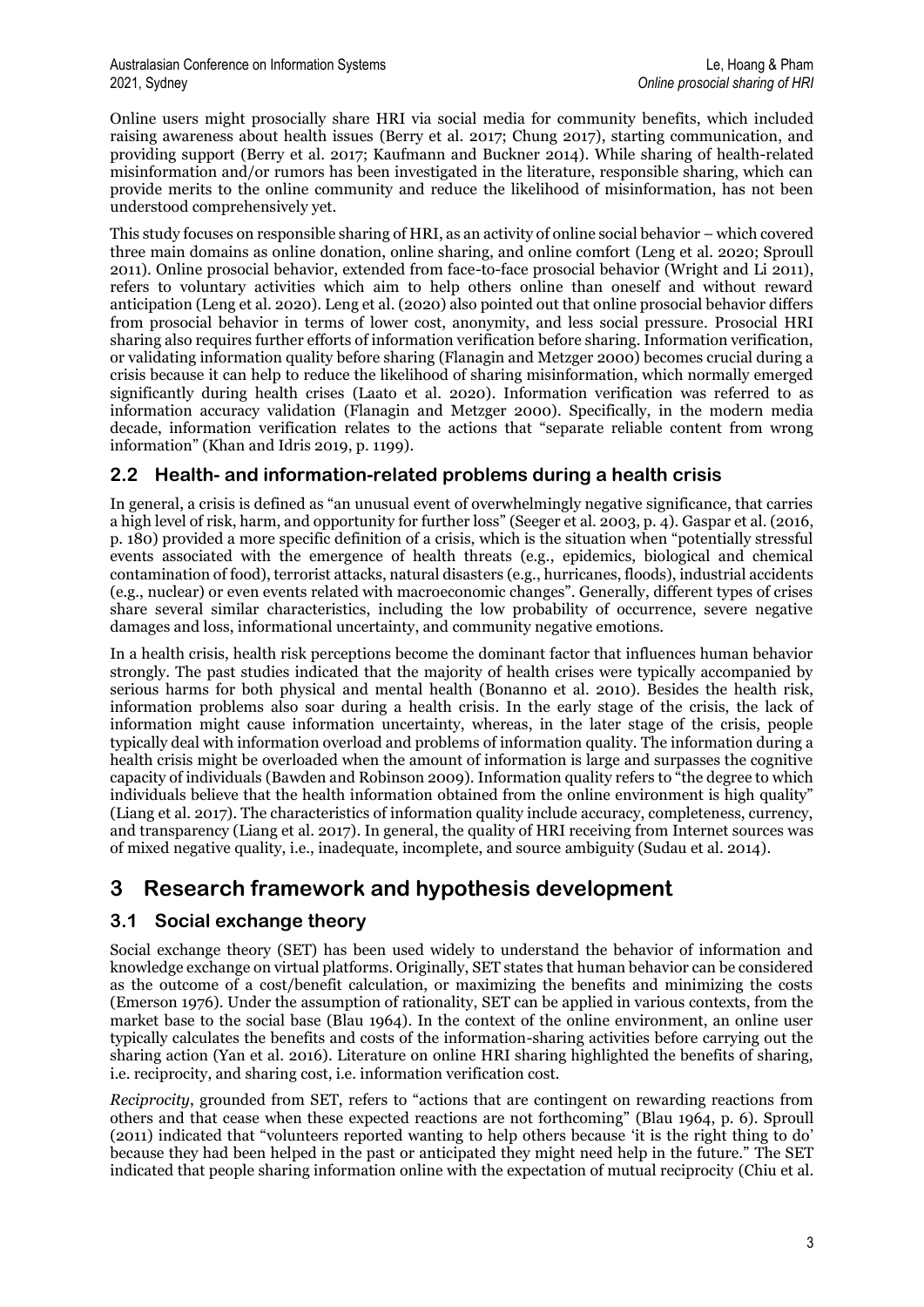2006). Abundant prior empirical studies also pointed out that reciprocity was one of the drivers of sharing information and knowledge online (Singh et al. 2018; Yan and Tan 2014). During a health crisis, people share HRI over social media with the goals of informing and helping others, and also expect to receive reciprocal information from the recipients. Therefore, it is hypothesized that the expected reciprocity will have a positive effect on sharing behavior.

*Hypothesis 1: Reciprocity positively influences the intention to share HRI responsibly on social media during a health crisis.*

Online users typically compare the sharing benefits and costs before carrying out sharing activities. Derived from face-to-face prosocial behavior, online prosocial behavior might be popular on the small scale with a lower cost (Leng et al. 2020). Indeed, the cost of sharing HRI over social media is certainly low since social media platforms have been designed optimally for sharing goals. However, prosocial sharing of HRI might require a cost of information verification, which is higher than the cost of sharing itself. SET indicates that online users will analyze the benefits and costs before taking the action, or if the verification cost becomes higher, or even impossible in some situations, the intention to share information for the community will decrease accordingly. Hypothesis 2 is posited.

*Hypothesis 2: Online users who perceive higher information verification costs will have lower intention to share HRI responsibly on social media during a health crisis.*

### **3.2 Fear appeal model**

The fear appeal model describes the mechanism and changes in people's behavior under the fear stimulus. Johnston and Warkentin (2010) recently developed a fear appeal model (FAM) in the information management context. Mainly based on protection motivation theory, FAM suggested more sophisticated relationships among the cognitive process of the users. Specifically, while protection motivation theory did not specify how threat appraisal and coping appraisal jointly influence the change in human behavior (Witte 1992). FAM suggested a sequential impact among this process: "Only if a threat is perceived to be relevant and potentially harmful will an appraisal of efficacy occur." (Johnston and Warkentin 2010, p. 552). Specifically, the change in users' behavior is influenced by two sequential processes, threat appraisal and then, coping appraisal. Threat appraisal includes perceived threat severity and perceived threat vulnerability (Johnston and Warkentin 2010; Rogers 1983). Witte (1992, p. 332) defined perceived severity as "an individual's beliefs about the seriousness of the threat", whereas perceived vulnerability, or perceived susceptibility, is "an individual's beliefs about his or her chances of experiencing the threat". FAM indicated that both threat severity and threat vulnerability might influence behavioral change but in distant relationships rather than direct relationships (Johnston and Warkentin 2010). Coping appraisal, or evaluation of the ability of adaptive response (i.e., sharing behavior), includes the cognitive calculus between response efficacy and self-efficacy (Floyd et al. 2000; Rogers 1983). Response efficacy refers to "the belief that the adaptive response will work, that taking the protective action will be effective in protecting the self or others" (Floyd et al. 2000, p. 411). Selfefficacy refers to the belief of an individual to be capable or not to perform the response (Bandura 1977; Rogers 1983). FAM suggests that response efficacy and self-efficacy have positive effects on adaptive behavior, whereas response costs (i.e., information verification cost) negatively affect adaptive behavior (Rogers 1983). Bandura (1977) emphasized that adaptive behavior can be enabled once people perceive its coping effectiveness and their ability to implement it. Therefore, sharing efficacy and self-efficacy possibly have direct impacts on sharing intention.

In this study, online users might perceive threats from two main sources: from the disease (i.e., health risk) and the information risk. As mentioned above, a health crisis typically has a low probability of occurrence but can cause severe negative damages and loss in the healthcare system, people's lives, and psychological stress. Within the fear aroused from a health crisis, people can perceive the health risk (i.e., the disease severity and vulnerability) and information quality risk (i.e., misinformation, lack of current information, information incompleteness, information irrelevance, and information unreliability). This study, therefore, conceptualizes two main perceived threats including *perceived health risk* and *perceived information quality risk*, both of which can cause problems to the community. Whatever types of problems they have, the much more severity people perceive, they tend to carry out responses (i.e., sharing of information that they perceived being of good quality) to protect themselves and other people from the damages and losses. When online users perceive higher risks from health and information, they will perceive higher capability to sharing more HRI in their responsibility and higher expectation that the sharing will help to reduce the risks. These hypotheses are stated as follows:

*Hypothesis 3a,b: Online users who perceive higher health risks to others will perceive (a) higher response efficacy, (b) higher sharing self-efficacy.*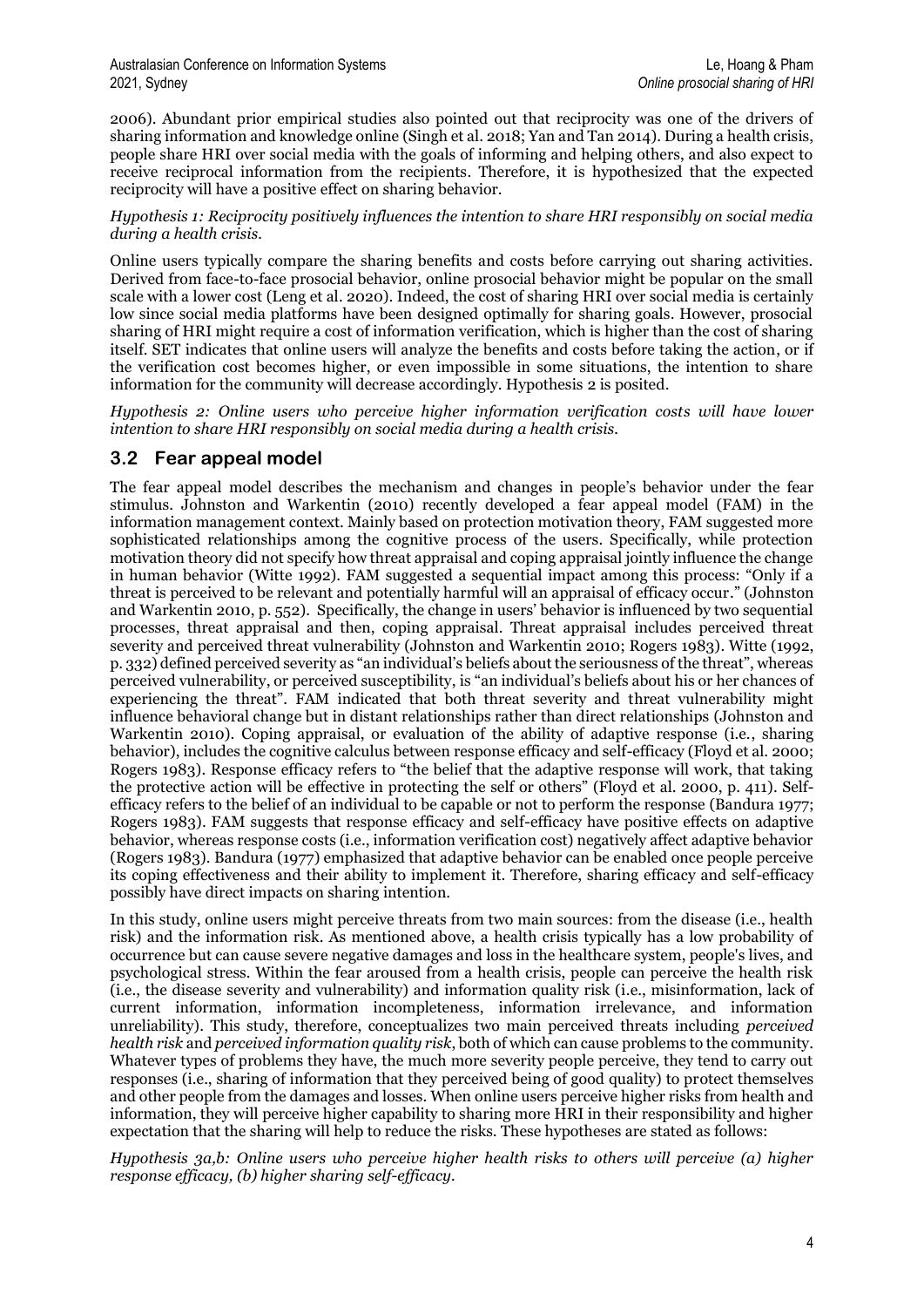#### *Hypothesis 4a: Online users who perceive higher information quality risk to others will perceive higher response efficacy.*

Information quality risk might have a different impact on self-efficacy. The model of information behavior by Wilson (1999) suggested that the information quality risk can influence online users' selfefficacy, or their conviction to successfully sharing information to help others. Hypothesis 4b, accordingly, was postulated as:

#### *Hypothesis 4b: Online users who perceive higher information quality risk to others will perceive lower sharing self-efficacy.*

Another worthy argument is that when online users perceive high health risks and information quality risks to other people, the motivations of helping others and reciprocity will improve. Specifically, the past study indicated that under high-risk conditions such as a health crisis, systematic processing becomes more salient compared to the heuristic system (Yang 2016). Consequently, when people perceive higher risks, they are willing to provide prosocial activities to help other people (Yang 2016). The risks under a health crisis are significantly greater than those during the normal routine, which means, online users might perceive a higher threat from health risk and information quality risk to both them and others. When they consider online sharing of HRI over social media as a coping method to reduce the risks, they are likely to interact more frequently on social media to exchange information. In other words, online users share quality information with the higher expectation of receiving quality information in the future as the reciprocity. These arguments can be hypothesized as follows:

#### *Hypothesis 3c, 4c: Online users who perceive (3c) higher health risks to others, and (4c) higher information quality risk to others will perceive higher reciprocity expectations.*

Information verification requires online users to invest their time and effort. Since there are extensive ways to verify online information (Flanagin and Metzger 2000), this cost highly depends on the verifying skill of online users. Literature on information verification behavior indicated that information verification behavior was highly associated with personal information literacy (Jones-Jang et al. 2021), and perceived self-efficacy (Khan and Idris 2019). In line with these past studies, this research argues that online users who perceive higher sharing self-efficacy are likely to have higher skills in checking information quality, and therefore, take less time and effort in the verification process. The hypothesis relates the relationship between self-efficacy and verification cost is presented as follows:

#### *Hypothesis 5: Online users who perceive higher sharing self-efficacy will have a lower cost of information verification.*

In the moral behavior manner, Marin (2021, p. 7) mentioned three conditions of moral responsibility, including "a causal connection between the agent's actions and an outcome, the agent's knowledge of the consequences, and the agent's freedom to act". In this study, prosocial sharing of HRI over social media is considered as the adaptive response to the fear aroused from a health crisis. Online users tend to share HRI as their moral responsibility when they perceive the effectiveness of sharing, their knowledge and value via the information-verifying process and consider the cost of sharing. Before sharing HRI over social media, people evaluate the efficacy of the sharing, their capability of sharing, compare with the costs of sharing. As argued above, sharing "accuracy" information over social media can be one of the good measures to reduce information uncertainty and alleviate health illiteracy; therefore, if people are confident about the effectiveness of sharing information and their ability to perform sharing, the intention will increase. Therefore, the related hypotheses are presented as follows:

*Hypothesis 6,7: Online users who perceive (6) higher response efficacy, and (7) higher sharing selfefficacy will have a higher intention to share HRI responsibly on social media during a health crisis.*

Figure 1 presents the research framework.

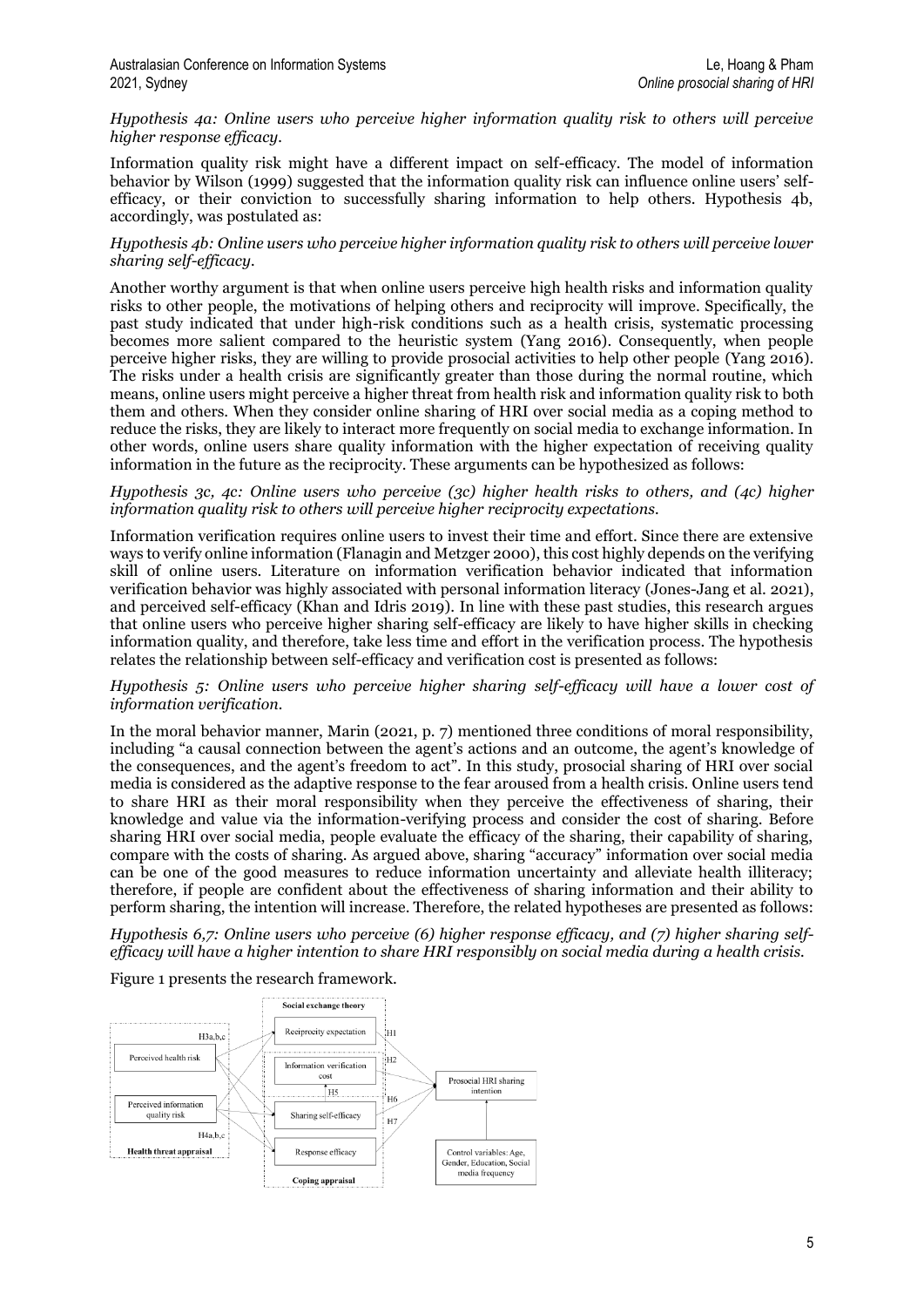*Figure 1: Dual-motivation model of sharing HRI on social media during a health crisis*

## **4 Method**

This study followed the positivism position and the deductive reasoning. Specifically, the conceptual framework and hypotheses were deducted from two theoretical bases (SET and FAM). The hypothesis testing was carried out via an online survey instrument and quantitative data analysis.

## **4.1 Measures**

The question items were adapted from previous studies, i.e., prosocial sharing from Wright and Li (2011) (e.g., "share good information related to health", "share HRI to help", "share HRI to cheer someone up", "share HRI to let someone know I care about them"), perceived severity, perceived vulnerability, response efficacy, sharing self-efficacy, and response costs from Johnston and Warkentin (2010), perceived information quality risk from Nicolaou and McKnight (2006). Perceived health risk was formative measured with two components of perceived severity (i.e., magnitude) and perceived vulnerability (i.e., likelihood). All items were measured on the Likert scale. Specifically, for the intention items, the likelihood scale was adopted ( $1 =$  "extremely unlikely" to  $7 =$  "extremely likely"), whereas for the motivation items, the agreement scale was adopted  $(1 - "strongly disagree" to 5 = "strongly agree").$ 

## **4.2 Sample selection**

The online questionnaire was composed by Qualtrics and delivered to respondents via Amazon Mechanical Turk (M-Turk), which has been previously validated as a platform where academics can employ respondents for their rigorous research (Steelman et al. 2014). Several criteria were settled: (i) the survey was carried out in English native countries (i.e., U.S., U.K., Australia, Singapore, and Hong Kong), (ii) respondents must hold social media accounts, (iii) respondents must perceive the Covid-19 occurrence in their place during the survey time. The sample size was at least 300 respondents to warrant the "good quality" for both factor analysis and structural equation modelling (Hair et al. 2016).

## **4.3 Data analysis**

For the measurement model, confirmatory factor analysis was adopted to assess the construct reliability and validity. For the path analysis, partial least squares analysis (PLS-SEM) was favorable for three reasons: (i) the goal of this study was to develop a conceptual model to explain/predict the intention behavior, which is appropriate to the use of PLS-SEM, (ii) PLS-SEM can help to incorporate reflective and formative between construct measurement model, and (iii) PLS-SEM can relax the normality assumption, which was not reasonable in a health crisis (Hair et al. 2016).

## **5 Research findings**

## **5.1 Measurement model**

The data descriptions were presented in Table 1.

| Demographic Variables                          |                       | Frequency ( $n = 326$ ) | Percentage (%) |
|------------------------------------------------|-----------------------|-------------------------|----------------|
| Gender                                         | 1-male                | 175                     | 53.7           |
|                                                | 2-female              | 151                     | 46.3           |
| Age                                            | $18 - 25$             | 40                      | 12.3           |
|                                                | $26 - 33$             | 103                     | 31.6           |
|                                                | $33 - 40$             | 59                      | 18.1           |
| Education                                      | Over <sub>40</sub>    | 124                     | 38.0           |
|                                                | Not graduated yet     | 48                      | 14.7           |
|                                                | Bachelor's degree     | 202                     | 62.0           |
|                                                | Post-graduate         | 76                      | 23.3           |
| Frequency of social media<br>usage (hours/day) | Less than 2 hours     | 100                     | 30.7           |
|                                                | 2 - less than 4 hours | 136                     | 41.7           |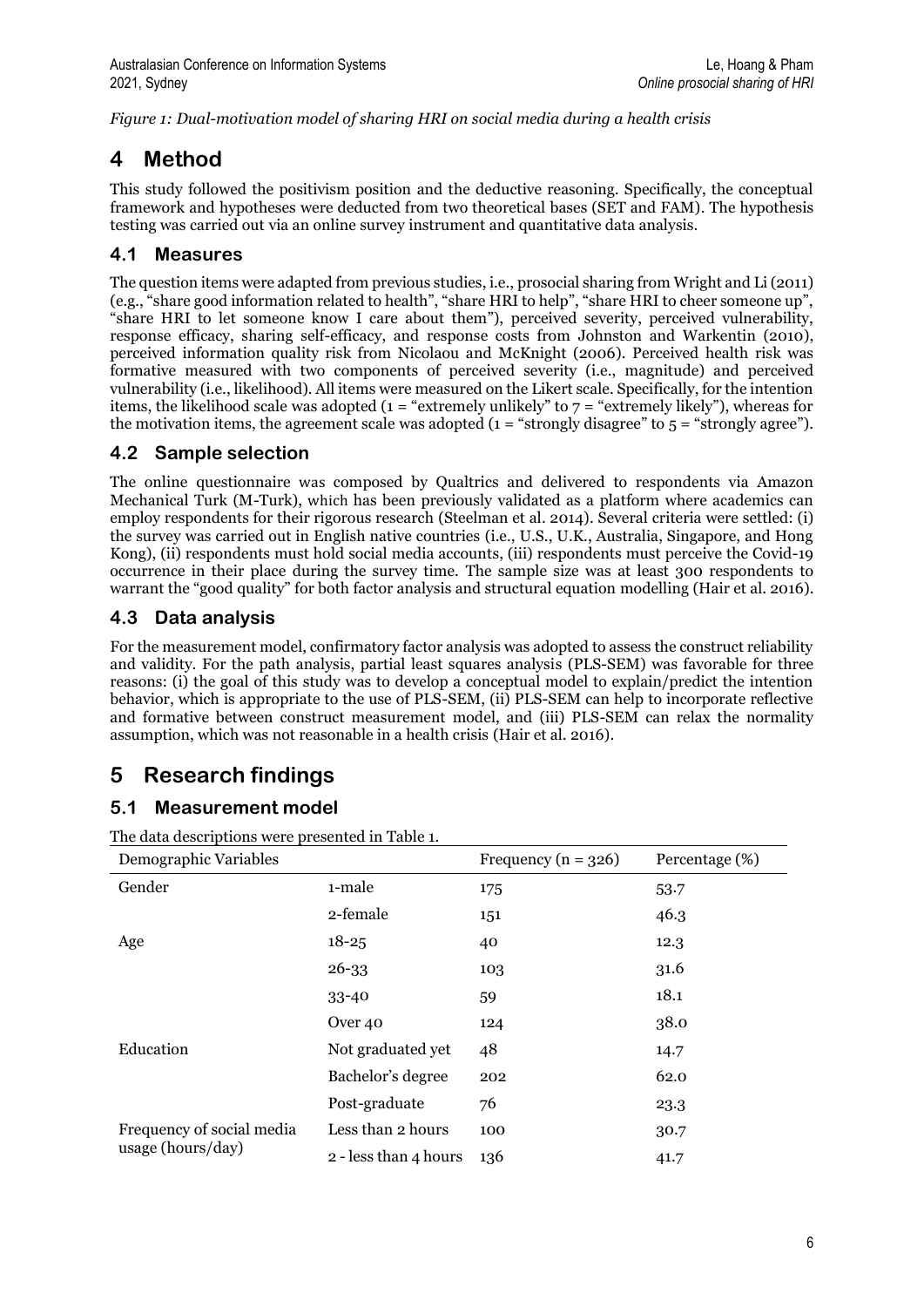| 4 - less than 6 hours $\quad 71$ |      | 21.8 |  |
|----------------------------------|------|------|--|
| 6 hours or more                  | - 19 | 5.8  |  |

#### *Table 1. Data descriptions*

The measurement model was evaluated via reliability and validity assessments (Table 1). The findings from Table 2 showed that all the Cronbach's Alpha (Cron. Alpha) and Composite Reliability (C.R.) were larger than 0.7, and factor loadings were larger than 0.708, indicating good reliability and convergent validity (Hair et al. 2016). Table 3 and Table 4 indicated that the squared roots of the Average Variance Extracted (AVE) were larger than construct correlations, and factor loadings for each construct were larger than cross-loadings for other constructs. The discriminant validity, therefore, was acceptable.

|                            | Items          | Cron. Alpha | C. R. | <b>AVE</b> |
|----------------------------|----------------|-------------|-------|------------|
| Prosocial sharing          | $\overline{4}$ | 0.932       | 0.952 | 0.831      |
| Reciprocity expectation    | $\overline{4}$ | 0.839       | 0.892 | 0.674      |
| Info. verification cost    | $\overline{4}$ | 0.874       | 0.900 | 0.646      |
| Response efficacy          | $\overline{4}$ | 0.849       | 0.899 | 0.689      |
| Sharing self-efficacy      | 3              | 0.731       | 0.848 | 0.650      |
| Disease severity           | 3              | 0.772       | 0.868 | 0.687      |
| Disease vulnerability      | 3              | 0.699       | 0.833 | 0.624      |
| Perceived info. qual. risk | 3              | 0.775       | 0.863 | 0.678      |

*Table 2. Construct reliability*

|                                  | $\left( 1\right)$ | $\left( 2\right)$ | $\left( 3\right)$ | (4)      | (5)   | (6)   | (7)   | (8)   |
|----------------------------------|-------------------|-------------------|-------------------|----------|-------|-------|-------|-------|
| Disease severity $(1)$           | 0.829             |                   |                   |          |       |       |       |       |
| Disease vulnerability (2)        | 0.484             | 0.790             |                   |          |       |       |       |       |
| Info. verification cost $(3)$    | 0.031             | 0.248             | 0.804             |          |       |       |       |       |
| Perceived info. qual. risk $(4)$ | $-0.017$          | 0.146             | 0.566             | 0.823    |       |       |       |       |
| Prosocial sharing (5)            | 0.282             | 0.297             | 0.276             | 0.198    | 0.911 |       |       |       |
| Reciprocity expectation (6)      | 0.241             | 0.301             | 0.462             | 0.363    | 0.639 | 0.821 |       |       |
| Response efficacy (7)            | 0.231             | 0.305             | 0.279             | 0.124    | 0.674 | 0.647 | 0.830 |       |
| Sharing self-efficacy (8)        | 0.311             | 0.269             | $-0.154$          | $-0.131$ | 0.269 | 0.170 | 0.310 | 0.806 |

Note: Bold numbers on the diagonal are the square root of the AVE

#### *Table 3. Construct correlation*

|                    | Prosocial<br>sharing | Reciproc<br>ity | Info.<br>ver. cost | Sharing<br>self-<br>efficacy | Response<br>efficacy | Perceived<br>info.<br>qual.<br>risk | Severity | Vulnerab<br>ility |
|--------------------|----------------------|-----------------|--------------------|------------------------------|----------------------|-------------------------------------|----------|-------------------|
| PSI <sub>1</sub>   | 0.908                | 0.523           | 0.177              | 0.310                        | 0.613                | 0.098                               | 0.282    | 0.289             |
| PSI <sub>2</sub>   | 0.928                | 0.582           | 0.229              | 0.287                        | 0.621                | 0.135                               | 0.285    | 0.276             |
| PSI <sub>3</sub>   | 0.904                | 0.617           | 0.332              | 0.189                        | 0.614                | 0.271                               | 0.212    | 0.260             |
| PSI <sub>4</sub>   | 0.905                | 0.610           | 0.305              | 0.192                        | 0.608                | 0.223                               | 0.249    | 0.258             |
| RECIP <sub>1</sub> | 0.488                | 0.808           | 0.353              | 0.160                        | 0.453                | 0.307                               | 0.193    | 0.245             |
| RECIP2             | 0.492                | 0.832           | 0.368              | 0.214                        | 0.506                | 0.277                               | 0.217    | 0.277             |
| RECIP3             | 0.598                | 0.838           | 0.437              | 0.086                        | 0.592                | 0.289                               | 0.174    | 0.258             |
| RECIP4             | 0.512                | 0.806           | 0.366              | 0.107                        | 0.565                | 0.322                               | 0.209    | 0.209             |
| COST <sub>2</sub>  | 0.136                | 0.308           | 0.742              | $-0.015$                     | 0.145                | 0.477                               | 0.106    | 0.192             |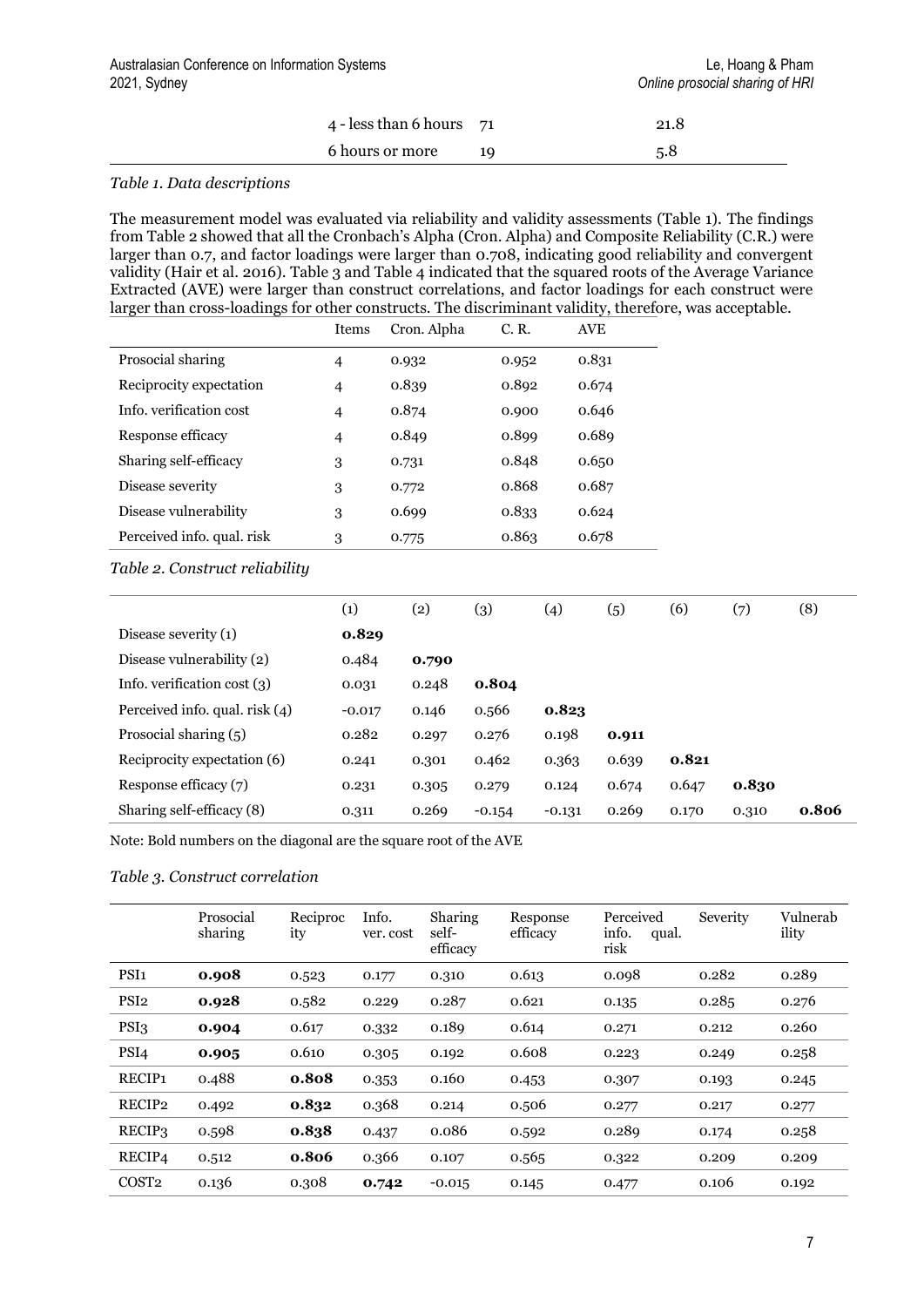Australasian Conference on Information Systems Le, Hoang & Pham 2021, Sydney *Online prosocial sharing of HRI*

| COST3              | 0.340 | 0.499 | 0.914    | $-0.175$ | 0.346 | 0.514    | 0.007    | 0.251 |
|--------------------|-------|-------|----------|----------|-------|----------|----------|-------|
| COST <sub>4</sub>  | 0.219 | 0.378 | 0.873    | $-0.101$ | 0.232 | 0.456    | 0.036    | 0.194 |
| COST <sub>5</sub>  | 0.180 | 0.321 | 0.833    | $-0.174$ | 0.147 | 0.461    | $-0.015$ | 0.190 |
| <b>SELEF1</b>      | 0.179 | 0.095 | $-0.166$ | 0.815    | 0.212 | $-0.097$ | 0.246    | 0.211 |
| SELEF <sub>2</sub> | 0.188 | 0.182 | $-0.104$ | 0.761    | 0.251 | $-0.089$ | 0.255    | 0.234 |
| <b>SELEF3</b>      | 0.277 | 0.136 | $-0.114$ | 0.841    | 0.282 | $-0.127$ | 0.253    | 0.209 |
| REFF1              | 0.588 | 0.481 | 0.175    | 0.299    | 0.843 | 0.062    | 0.163    | 0.260 |
| REFF2              | 0.565 | 0.552 | 0.225    | 0.272    | 0.832 | 0.088    | 0.225    | 0.236 |
| REFF3              | 0.563 | 0.544 | 0.203    | 0.308    | 0.864 | 0.106    | 0.191    | 0.230 |
| REFF4              | 0.519 | 0.573 | 0.341    | 0.145    | 0.780 | 0.160    | 0.186    | 0.289 |
| INFR1              | 0.240 | 0.383 | 0.476    | $-0.116$ | 0.150 | 0.873    | $-0.004$ | 0.090 |
| INFR3              | 0.133 | 0.225 | 0.430    | $-0.081$ | 0.101 | 0.804    | 0.013    | 0.164 |
| INFR <sub>5</sub>  | 0.067 | 0.242 | 0.483    | $-0.125$ | 0.026 | 0.790    | $-0.058$ | 0.134 |
| SEVE <sub>1</sub>  | 0.263 | 0.193 | 0.018    | 0.225    | 0.227 | $-0.033$ | 0.851    | 0.403 |
| SEVE <sub>2</sub>  | 0.224 | 0.197 | 0.040    | 0.304    | 0.211 | $-0.013$ | 0.828    | 0.417 |
| <b>SEVE3</b>       | 0.213 | 0.209 | 0.003    | 0.244    | 0.133 | 0.005    | 0.806    | 0.382 |
| <b>VULN1</b>       | 0.231 | 0.223 | 0.191    | 0.201    | 0.234 | 0.091    | 0.421    | 0.829 |
| VULN2              | 0.338 | 0.372 | 0.353    | 0.133    | 0.306 | 0.234    | 0.319    | 0.762 |
| VULN3              | 0.144 | 0.130 | 0.057    | 0.301    | 0.190 | 0.032    | 0.401    | 0.778 |

*Table 4. Factor loadings and cross-loadings*

### **5.2 Structural model**

The R-squared value equals 0.56, indicating that 56% of the variance of Prosocial sharing can be explained by the research model. All the Variance Inflation Factors were less than 5, representing no multicollinearity issue. Table 5 provided the structural findings, where most of the hypotheses, except H2, were supported. Specifically, both perceived health risk and perceived information quality risk significantly influence motivational factors, which include both social exchange motivation (i.e., reciprocity) and protection motivations (i.e., self-efficacy and response efficacy). Additionally, these motivational factors were found to have significant impacts on prosocial sharing. Regarding the control variables, education and social media frequency were found to have significant impacts on prosocial sharing of HRI, whereas other demographics variables such as age, gender, and country did not influence the prosocial sharing behavior.

| Hypotheses       |                                                                | Beta     | T-value | P-value | Conclusions   |
|------------------|----------------------------------------------------------------|----------|---------|---------|---------------|
| H1               | Reciprocity $\rightarrow$ Prosocial sharing                    | 0.319    | 3.917   | 0.000   | Supported     |
| $_{\rm H2}$      | Info. verification cost $\rightarrow$ Prosocial sharing        | $-0.016$ | 0.345   | 0.730   | Not supported |
| H3a              | Perceived health risk $\rightarrow$ Response efficacy          | 0.303    | 4.801   | 0.000   | Supported     |
| H <sub>3</sub> b | Perceived health risk $\rightarrow$ Sharing self-efficacy      | 0.349    | 5.360   | 0.000   | Supported     |
| H3d              | Perceived health risk $\rightarrow$ Reciprocity                | 0.290    | 4.603   | 0.000   | Supported     |
| H <sub>4</sub> a | Perceived info. qual. risk $\rightarrow$ Response efficacy     | 0.101    | 2.012   | 0.045   | Supported     |
| H <sub>4</sub> b | Perceived info. qual. risk $\rightarrow$ Sharing self-efficacy | $-0.156$ | 3.058   | 0.002   | Supported     |
| H <sub>4</sub> c | Perceived info. qual. risk $\rightarrow$ Reciprocity           | 0.341    | 6.986   | 0.000   | Supported     |
| $_{\rm H_5}$     | Sharing self-efficacy $\rightarrow$ Info. verification cost    | $-0.158$ | 2.583   | 0.010   | Supported     |
| H <sub>6</sub>   | Sharing self-efficacy $\rightarrow$ Prosocial sharing          | 0.102    | 2.067   | 0.039   | Supported     |
| H <sub>7</sub>   | Response efficacy $\rightarrow$ Prosocial sharing              | 0.405    | 5.415   | 0.000   | Supported     |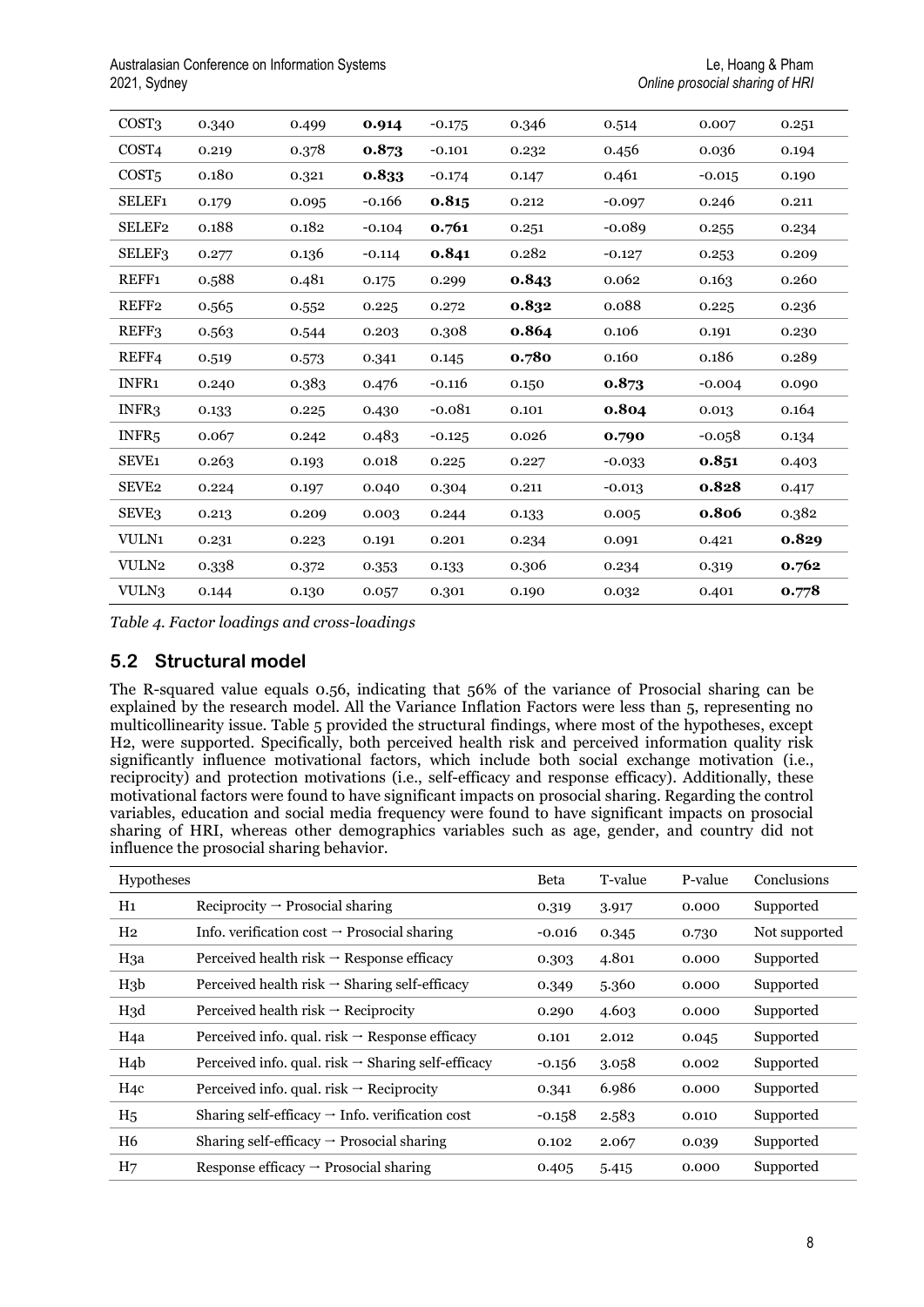| Control | Age $\rightarrow$ Prosocial sharing                | 0.026    | 0.662 | 0.508 | Not sig. |
|---------|----------------------------------------------------|----------|-------|-------|----------|
| Control | Country $\rightarrow$ Prosocial sharing            | $-0.066$ | 0.974 | 0.331 | Not sig. |
| Control | Education $\rightarrow$ Prosocial sharing          | 0.142    | 3.039 | 0.002 | $***$    |
| Control | Gender $\rightarrow$ Prosocial sharing             | 0.044    | 1.203 | 0.230 | Not sig. |
| Control | Social media freq. $\rightarrow$ Prosocial sharing | 0.099    | 2.208 | 0.028 | $***$    |

*Table 5. Structural model results*

## **6 Discussions**

## **6.1 Discussions on findings**

This study aims to identify factors affecting the prosocial sharing of HRI during a health crisis by integrating the SET and FAM. While past studies have focused on either health concerns (e.g., Kar et al. 2021; Sritharan and Sritharan 2020) or information problems (e.g., Tully et al. 2020), the findings highlighted that both health- and information-related problems have positive impacts on prosocial sharing via motivational factors. Regarding the motivational factors, during a health crisis, online users were found to behave both rationally and cognitively. Specifically, online users were likely to share information on social media with the expectation of getting reciprocal information and support from others. The sharing intention was also affected by the fear-aroused factors, which means online users appeared to evaluate the crisis risks, following by appraising the effectiveness of online prosocial sharing activities before taking the sharing action. The insignificance of the impact of information verification cost on sharing intention can be explained in two ways. First, the information verification might have been low-cost so that online users did not take it into their consideration. Second, online users might not care to verify online information before consuming it. Past studies found that online users shared online information on social media without verifying effort during a health crisis (Laato et al. 2020).

## **6.2 Research contributions**

Theoretically and perhaps most critically, the significance can be originated from the development of a conceptual framework from two theoretical bases, the SET and FAM. The literature review indicated that although the SET was commonly applicable and effective in justifying the online sharing of HRI during the normal routine (Lin and Chang 2018; Yan and Tan 2014; Yan et al. 2016), it was not sufficient to justify this behavior during a health crisis when the fear was spread among the community (Li 2021). The integration of the SET and FAM in the so-called dual-motivation model can better explain the prosocial sharing during a health crisis, as well as make contributions to both theories. Another theoretical contribution includes the differentiation between online sharing domains. The differentiation of prosocial sharing, sharing "without much thought", and sharing misinformation can pave the way to future research since each type of sharing domain accompanies different motivations and derives different consequences. While current studies on health crisis communication focused on sharing misinformation (Tully et al. 2020), this study highlighted the importance of prosocial sharing.

Practically, the identification of motivational factors can provide suggestions for health communicators to promote online users' prosocial sharing of HRI on social media during a health crisis, which helps to enhance disease awareness and reduce health risks. Regarding information problems during a health crisis, information problems might vary throughout a health crisis, for example, information shortage in the early stage, but information overload in the later stage. Understanding the sharing motivation can help to provide appropriate incentive/restrictive policy to harmonize the information volume across the crisis stages, and reduce the problems of misinformation and information overload (OECD 2015). In other words, prosocial sharing can be an effective strategy to address the problem of misinformation spreading, which has emerged seriously in recent years.

## **6.3 Limitations and future research**

This study suffered several limitations. First, using the survey instrument, this study only captured the impacts of health and information risks and motivational factors on sharing intention in a longitudinal period, which might be necessary since a health crisis typically prolongs and users' behavior would change continually during the health crisis. Future research can track the sharing behavior of online users for a longer time to better understand their motivation. Second, online behavior might differ across personal traits and cultural values (e.g., Le and Duong 2020). Future research can extend this argument to understand the differences in online sharing engagement of online users from different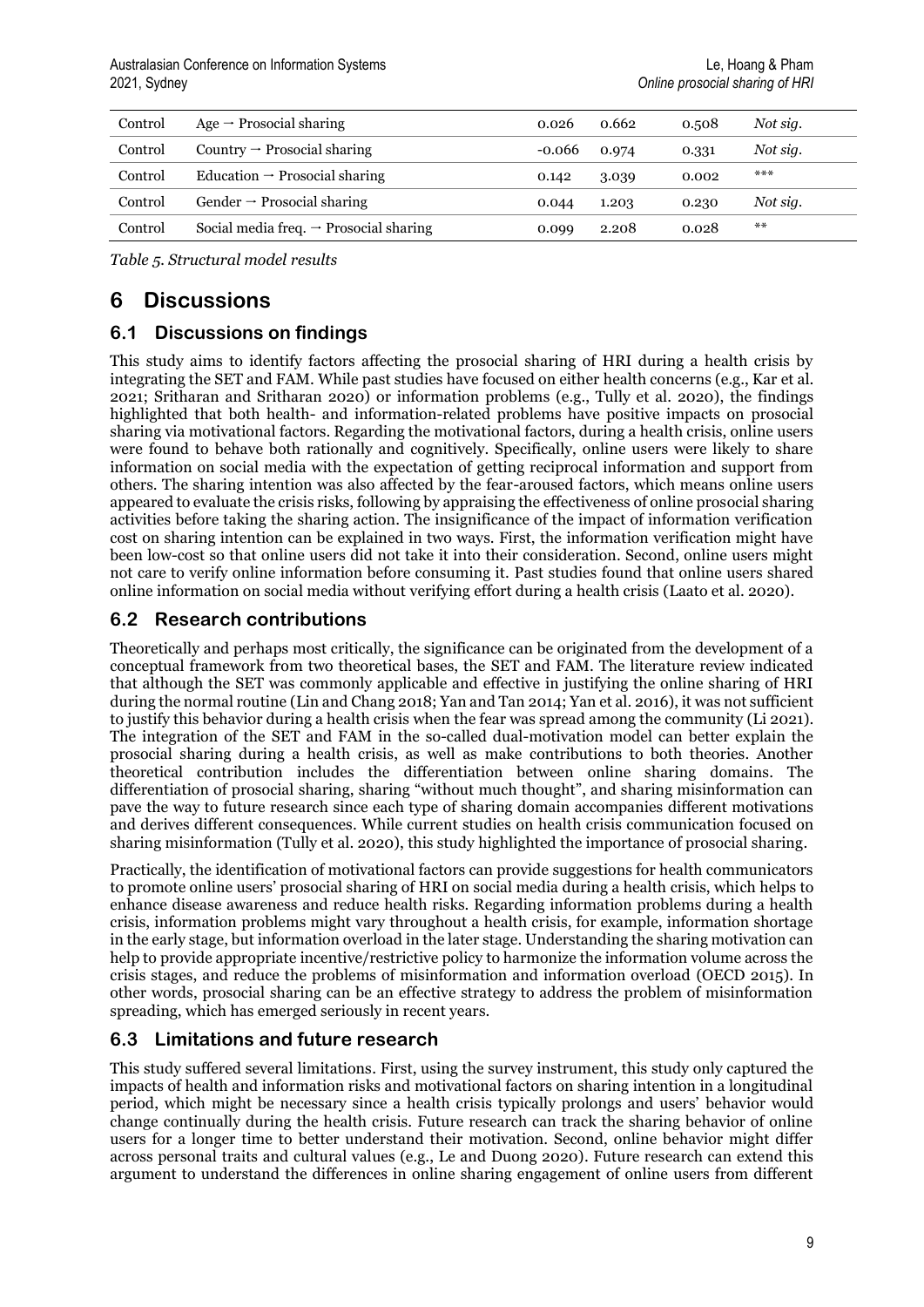cultural backgrounds. Finally, this study's findings indicated the significant impacts of education and social media use frequency on Prosocial sharing. Future research can explore further these impacts, especially the roles of health literacy and social media literacy (Jones-Jang et al. 2021).

## **7 References**

- Bandura, A. 1977. "Self-Efficacy: Toward a Unifying Theory of Behavioral Change," *Psychological review* (84:2), pp. 191-215.
- Bawden, D., and Robinson, L. 2009. "The Dark Side of Information: Overload, Anxiety and Other Paradoxes and Pathologies," *Journal of information science* (35:2), pp. 180-191.
- Berry, N., Lobban, F., Belousov, M., Emsley, R., Nenadic, G., and Bucci, S. 2017. "# Whywetweetmh: Understanding Why People Use Twitter to Discuss Mental Health Problems," *Journal of medical Internet research* (19:4), p. e107.
- Blau, P. M. 1964. *Exchange and Power in Social Life. New Brunswick*. NJ: Transaction Publishers.
- Bonanno, G. A., Brewin, C. R., Kaniasty, K., and Greca, A. M. L. 2010. "Weighing the Costs of Disaster: Consequences, Risks, and Resilience in Individuals, Families, and Communities," *Psychological science in the public interest* (11:1), pp. 1-49.
- Chen, L., Wang, X., and Peng, T.-Q. 2018. "Nature and Diffusion of Gynecologic Cancer–Related Misinformation on Social Media: Analysis of Tweets," *Journal of medical Internet research* (20:10), p. e11515.
- Chiu, C.-M., Hsu, M.-H., and Wang, E. T. G. 2006. "Understanding Knowledge Sharing in Virtual Communities: An Integration of Social Capital and Social Cognitive Theories," *Decision Support Systems* (42:3), pp. 1872-1888.
- Chung, J. E. 2017. "Retweeting in Health Promotion: Analysis of Tweets About Breast Cancer Awareness Month," *Computers in Human Behavior* (74), pp. 112-119.
- Emerson, R. M. 1976. "Social Exchange Theory," (2:1), pp. 335-362.
- Flanagin, A. J., and Metzger, M. J. 2000. "Perceptions of Internet Information Credibility," *Journalism & Mass Communication Quarterly* (77:3), pp. 515-540.
- Floyd, D. L., Prentice‐Dunn, S., and Rogers, R. W. 2000. "A Meta‐Analysis of Research on Protection Motivation Theory," *Journal of applied social psychology* (30:2), pp. 407-429.
- Gaspar, R., Pedro, C., Panagiotopoulos, P., and Seibt, B. 2016. "Beyond Positive or Negative: Qualitative Sentiment Analysis of Social Media Reactions to Unexpected Stressful Events," *Computers in Human Behavior* (56), pp. 179-191.
- Hair, J. J. F., Hult, G. T. M., Ringle, C., and Sarstedt, M. 2016. *A Primer on Partial Least Squares Structural Equation Modeling (Pls-Sem)*. Sage Publications.
- Johnston, A. C., and Warkentin, M. 2010. "Fear Appeals and Information Security Behaviors: An Empirical Study," *MIS quarterly*), pp. 549-566.
- Jones-Jang, S. M., Mortensen, T., and Liu, J. 2021. "Does Media Literacy Help Identification of Fake News? Information Literacy Helps, but Other Literacies Don't," *American Behavioral Scientist* (65:2), pp. 371-388.
- Kar, N., Kar, B., and Kar, S. 2021. "Stress and Coping During Covid-19 Pandemic: Result of an Online Survey," *Psychiatry research* (295), p. 113598.
- Kaufmann, R., and Buckner, M. M. 2014. "To Connect or Promote?: An Exploratory Examination of Facebook Pages Dedicated to Moms," *Computers in Human Behavior* (35), pp. 479-482.
- Khan, M. L., and Idris, I. K. 2019. "Recognise Misinformation and Verify before Sharing: A Reasoned Action and Information Literacy Perspective," *Behaviour & Information Technology* (38:12), pp. 1194-1212.
- Kilgo, D. K., Yoo, J., and Johnson, T. J. 2018. "Spreading Ebola Panic: Newspaper and Social Media Coverage of the 2014 Ebola Health Crisis," *Health communication* (34:8), pp. 811-817.
- Kye, S., Shim, M., Kim, Y., and Park, K. 2019. "Sharing Health Information Online in South Korea: Motives, Topics, and Antecedents," *Health promotion international* (34:2), pp. 182-192.
- Laato, S., Islam, A. N., Islam, M. N., and Whelan, E. 2020. "What Drives Unverified Information Sharing and Cyberchondria During the Covid-19 Pandemic?," *European Journal of Information Systems* (29:3), pp. 288-305.
- Le, L. H., and Duong, G. H. 2020. "Engagement in the Online Brand Community: Impacts of Cultural Traits," *Journal of International Consumer Marketing* (32:2), pp. 146-158.
- Leng, J., Guo, Q., Ma, B., Zhang, S., and Sun, P. 2020. "Bridging Personality and Online Prosocial Behavior: The Roles of Empathy, Moral Identity, and Social Self-Efficacy," *Frontiers in Psychology* (11).
- Li, R. 2021. "Fear of Covid-19: What Causes Fear and How Individuals Cope with It," *Health Communication*), pp. 1-10.